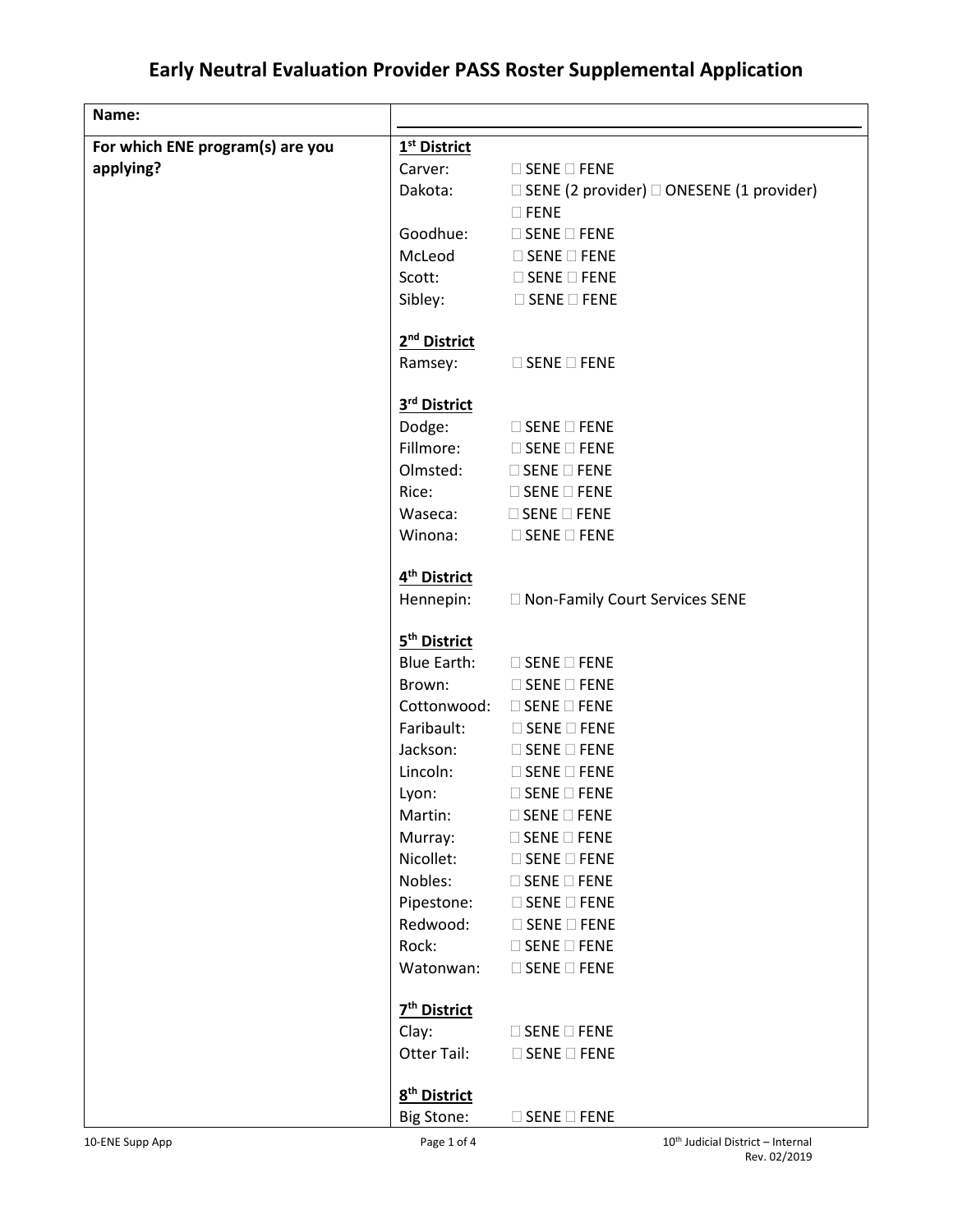|                                           | Chippewa: $\Box$ SENE $\Box$ FENE                                  |  |
|-------------------------------------------|--------------------------------------------------------------------|--|
|                                           | Grant:<br>$\square$ SENE $\square$ FENE                            |  |
|                                           | Kandiyohi: □ SENE □ FENE                                           |  |
|                                           | Lac qui Parle: □ SENE □ FENE                                       |  |
|                                           | Meeker:<br>$\square$ SENE $\square$ FENE                           |  |
|                                           | Pope:<br>$\Box$ SENE $\Box$ FENE                                   |  |
|                                           | Renville: □ SENE □ FENE                                            |  |
|                                           | Stevens: □ SENE □ FENE                                             |  |
|                                           | Swift:<br>$\square$ SENE $\square$ FENE                            |  |
|                                           | Traverse: $\Box$ SENE $\Box$ FENE                                  |  |
|                                           | Wilkin:<br>$\Box$ SENE $\Box$ FENE                                 |  |
|                                           | Yellow Medicine: □ SENE □ FENE                                     |  |
|                                           |                                                                    |  |
|                                           | 9 <sup>th</sup> District                                           |  |
|                                           | Itasca:<br>$\Box$ SENE $\Box$ FENE                                 |  |
|                                           | Koochiching: □ SENE □ FENE                                         |  |
|                                           |                                                                    |  |
|                                           | 10 <sup>th</sup> District                                          |  |
|                                           | Anoka<br>$\square$ SENE $\square$ FENE                             |  |
|                                           | PICK (Pine, Isanti, Chisago, Kanabec-unified program, must apply   |  |
|                                           | to all 4 counties separately in PASS) □ SENE □ FENE                |  |
|                                           | Sherburne<br>$\square$ SENE $\square$ FENE                         |  |
|                                           | Washington □ SENE □ FENE                                           |  |
|                                           | Wright<br>$\square$ SENE $\square$ FENE                            |  |
|                                           |                                                                    |  |
|                                           | <b>Equal Access ENE</b>                                            |  |
|                                           | <b>Counties Selected in PASS</b><br>$\square$ SENE $\square$ FENE  |  |
| Have you ever received a public           | $\Box$ No.                                                         |  |
| reprimand from the ADR Ethics Board?      | $\Box$ Yes. If yes, attach an explanation.                         |  |
| Have you ever been removed from the       | $\Box$ No.                                                         |  |
| <b>State ADR Roster by the ADR Ethics</b> | $\Box$ Yes. If yes, attach an explanation.                         |  |
| Board?                                    |                                                                    |  |
| Are you currently in good standing with   | $\square$ Yes.                                                     |  |
| the ADR Ethics Board?                     | $\Box$ No. If no, attach an explanation.                           |  |
| <b>SENE Ride-alongs:</b>                  | SENE Ride-along #1:                                                |  |
|                                           |                                                                    |  |
|                                           |                                                                    |  |
|                                           |                                                                    |  |
|                                           | SENE Ride-along #2:                                                |  |
|                                           | Date:                                                              |  |
|                                           |                                                                    |  |
|                                           |                                                                    |  |
|                                           | $\Box$ I am requesting a waiver of the SENE Ride-along requirement |  |
|                                           | based on my experience performing court-ordered SENEs in           |  |
|                                           | (an) other ENE Program(s) as a SENE Provider.                      |  |
|                                           |                                                                    |  |
|                                           | Please attach your ride-along certificates.                        |  |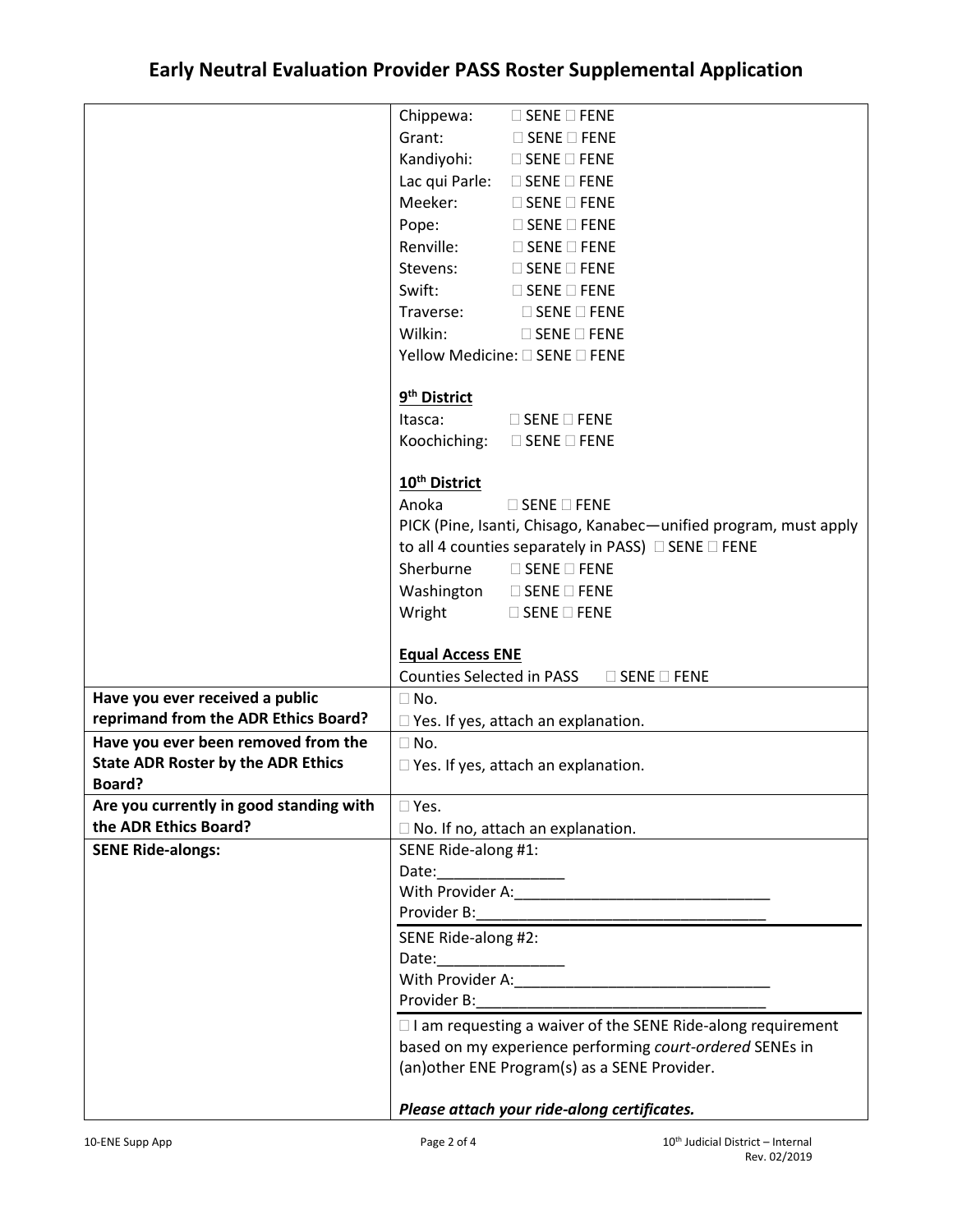## **Early Neutral Evaluation Provider PASS Roster Supplemental Application**

| <b>FENE Ride-along(s):</b>             | FENE Ride-along #1:                                                                                                                                                                                                                                                                                                                                                                                                                                                                                                                                                                                                     |  |
|----------------------------------------|-------------------------------------------------------------------------------------------------------------------------------------------------------------------------------------------------------------------------------------------------------------------------------------------------------------------------------------------------------------------------------------------------------------------------------------------------------------------------------------------------------------------------------------------------------------------------------------------------------------------------|--|
|                                        |                                                                                                                                                                                                                                                                                                                                                                                                                                                                                                                                                                                                                         |  |
|                                        |                                                                                                                                                                                                                                                                                                                                                                                                                                                                                                                                                                                                                         |  |
|                                        | FENE Ride-along #2:                                                                                                                                                                                                                                                                                                                                                                                                                                                                                                                                                                                                     |  |
|                                        |                                                                                                                                                                                                                                                                                                                                                                                                                                                                                                                                                                                                                         |  |
|                                        | With Provider:                                                                                                                                                                                                                                                                                                                                                                                                                                                                                                                                                                                                          |  |
|                                        | $\Box$ I am requesting a waiver of the FENE Ride-along requirement                                                                                                                                                                                                                                                                                                                                                                                                                                                                                                                                                      |  |
|                                        | based on my experience performing court-ordered FENEs in                                                                                                                                                                                                                                                                                                                                                                                                                                                                                                                                                                |  |
|                                        | (an) other ENE Program(s) as a FENE Provider.                                                                                                                                                                                                                                                                                                                                                                                                                                                                                                                                                                           |  |
|                                        | Please attach your ride-along certificates.                                                                                                                                                                                                                                                                                                                                                                                                                                                                                                                                                                             |  |
| <b>Membership on other ENE Program</b> | I am/was a member of the following ENE Program Rosters:                                                                                                                                                                                                                                                                                                                                                                                                                                                                                                                                                                 |  |
| <b>Rosters:</b>                        | County:_____________ □ SENE □ FENE □ Current □ Past                                                                                                                                                                                                                                                                                                                                                                                                                                                                                                                                                                     |  |
|                                        | $\begin{tabular}{ll} \textbf{Country:} & \textbf{\textcolor{red}{\bf \textcolor{green}{\bf \textcolor{green}{\bf \textcolor{green}{\bf \textcolor{green}{\bf \textcolor{green}{\bf \textcolor{green}{\bf \textcolor{green}{\bf \textcolor{green}{\bf \textcolor{green}{\bf \textcolor{green}{\bf \textcolor{green}{\bf \textcolor{green}{\bf \textcolor{green}{\bf \textcolor{green}{\bf \textcolor{green}{\bf \textcolor{green}{\bf \textcolor{green}{\bf \textcolor{green}{\bf \textcolor{green}{\bf \textcolor{green}{\bf \textcolor{green}{\bf \textcolor{green}{\bf \textcolor{green}{\bf \textcolor{green}{\bf \$ |  |
|                                        | County:_____________ □ SENE □ FENE □ Current □ Past                                                                                                                                                                                                                                                                                                                                                                                                                                                                                                                                                                     |  |
|                                        |                                                                                                                                                                                                                                                                                                                                                                                                                                                                                                                                                                                                                         |  |
|                                        | County:____________ □ SENE □ FENE □ Current □ Past                                                                                                                                                                                                                                                                                                                                                                                                                                                                                                                                                                      |  |
|                                        | $\begin{tabular}{ll} \textbf{Country:} \textcolor{red}{\textbf{________} \end{tabular} \begin{tabular}{ll} \textbf{________} \end{tabular} \begin{tabular}{ll} \textbf{________} \end{tabular} \begin{tabular}{ll} \textbf{________} \end{tabular} \begin{tabular}{ll} \textbf{________} \end{tabular} \begin{tabular}{ll} \textbf{________} \end{tabular} \end{tabular} \begin{tabular}{ll} \textbf{________} \end{tabular} \begin{tabular}{ll} \textbf{________} \end{tabular} \begin{tabular}{ll} \textbf{________} \end{tabular} \begin{tabular}{ll} \textbf{________} \end{tabular} \$                             |  |
|                                        | County: <u>____</u> _______ □ SENE □ FENE □ Current □ Past                                                                                                                                                                                                                                                                                                                                                                                                                                                                                                                                                              |  |
|                                        | County:____________ □ SENE □ FENE □ Current □ Past                                                                                                                                                                                                                                                                                                                                                                                                                                                                                                                                                                      |  |
|                                        | $\begin{tabular}{ll} \textbf{Country:} \textcolor{red}{\textbf{EXAMPLE}} & \textcolor{red}{\Box} \textbf{SENE} \hspace{0.05cm}\Box \textbf{FENE} \hspace{0.05cm}\Box \textbf{Current} \hspace{0.05cm}\Box \textbf{Fast} \end{tabular}$                                                                                                                                                                                                                                                                                                                                                                                  |  |
|                                        | County: <u>USENE</u> DENE DENE D Current D Past                                                                                                                                                                                                                                                                                                                                                                                                                                                                                                                                                                         |  |
|                                        | Attach an additional list if more lines are needed.                                                                                                                                                                                                                                                                                                                                                                                                                                                                                                                                                                     |  |
| Performance of court-ordered ENEs as a | I have performed the following number of court-ordered ENEs in                                                                                                                                                                                                                                                                                                                                                                                                                                                                                                                                                          |  |
| member of the ordering court's ENE     | this/these Program(s) as a member of the ordering court's ENE                                                                                                                                                                                                                                                                                                                                                                                                                                                                                                                                                           |  |
| <b>Roster:</b>                         | Roster:                                                                                                                                                                                                                                                                                                                                                                                                                                                                                                                                                                                                                 |  |
|                                        | County:__________ # of SENEs:_______.                                                                                                                                                                                                                                                                                                                                                                                                                                                                                                                                                                                   |  |
|                                        | County: _________ # of FENEs: _______.                                                                                                                                                                                                                                                                                                                                                                                                                                                                                                                                                                                  |  |
|                                        | County:___________ # of SENEs:________.                                                                                                                                                                                                                                                                                                                                                                                                                                                                                                                                                                                 |  |
|                                        | County:__________ # of FENEs:_______.                                                                                                                                                                                                                                                                                                                                                                                                                                                                                                                                                                                   |  |
|                                        | County:__________ # of SENEs:________.                                                                                                                                                                                                                                                                                                                                                                                                                                                                                                                                                                                  |  |
|                                        | County:___________ # of FENEs:________.                                                                                                                                                                                                                                                                                                                                                                                                                                                                                                                                                                                 |  |
|                                        | County: __________ # of SENEs: _______.<br># of FENEs:                                                                                                                                                                                                                                                                                                                                                                                                                                                                                                                                                                  |  |
| Have you Ever been removed from an     | County:<br>$\Box$ No.                                                                                                                                                                                                                                                                                                                                                                                                                                                                                                                                                                                                   |  |
| <b>ENE roster for any reason?</b>      |                                                                                                                                                                                                                                                                                                                                                                                                                                                                                                                                                                                                                         |  |
|                                        | $\Box$ Yes. If yes, attach an explanation.                                                                                                                                                                                                                                                                                                                                                                                                                                                                                                                                                                              |  |
| If You a Licensed Attorney or Retired  | Are you in good standing with the Professional Responsibility                                                                                                                                                                                                                                                                                                                                                                                                                                                                                                                                                           |  |
| <b>Attorney:</b>                       | Board of each state in which you are, or were, licensed?                                                                                                                                                                                                                                                                                                                                                                                                                                                                                                                                                                |  |
|                                        | $\square$ Yes.                                                                                                                                                                                                                                                                                                                                                                                                                                                                                                                                                                                                          |  |
|                                        | $\Box$ No. If no, attach an explanation.                                                                                                                                                                                                                                                                                                                                                                                                                                                                                                                                                                                |  |
|                                        | Have you ever had any form of public discipline against you as an                                                                                                                                                                                                                                                                                                                                                                                                                                                                                                                                                       |  |
|                                        | attorney, including, but not limited to, public reprimand, license                                                                                                                                                                                                                                                                                                                                                                                                                                                                                                                                                      |  |
|                                        | suspension, or license revocation?                                                                                                                                                                                                                                                                                                                                                                                                                                                                                                                                                                                      |  |
|                                        | $\Box$ No.                                                                                                                                                                                                                                                                                                                                                                                                                                                                                                                                                                                                              |  |
|                                        | $\square$ Yes. If yes, attach an explanation.                                                                                                                                                                                                                                                                                                                                                                                                                                                                                                                                                                           |  |
|                                        | If you are a retired attorney, are you retired with a license in good                                                                                                                                                                                                                                                                                                                                                                                                                                                                                                                                                   |  |
|                                        | standing?                                                                                                                                                                                                                                                                                                                                                                                                                                                                                                                                                                                                               |  |
|                                        | $\Box$ No.                                                                                                                                                                                                                                                                                                                                                                                                                                                                                                                                                                                                              |  |